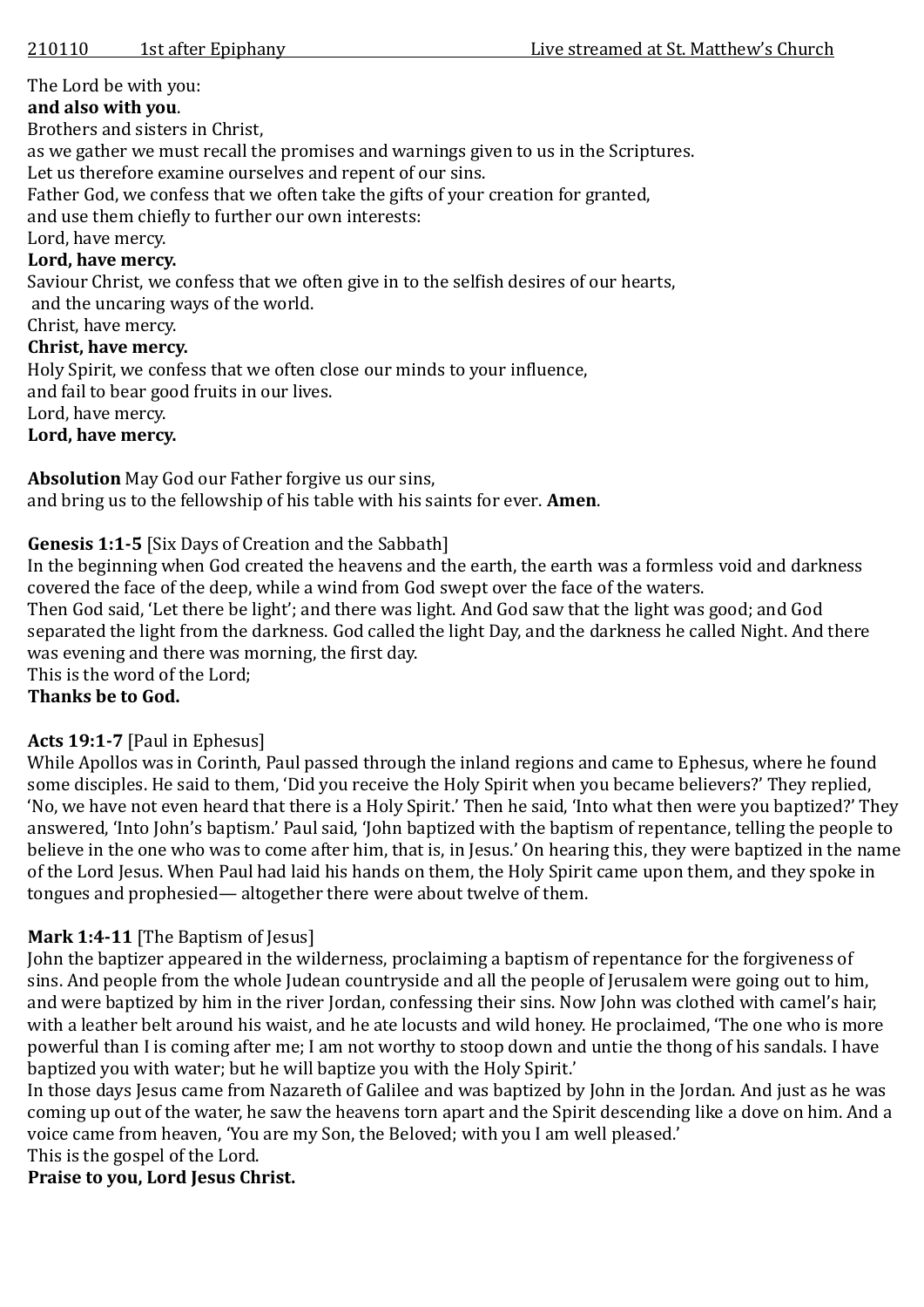### **Sermon**

May the words of my lips and the meditations of my heart be always acceptable to you, Lord, our strength and our redeemer. **Amen.**

The Christmas season is over, not just in the world, but also in today's readings: they are all about beginnings. Beginnings of belief among different peoples, at different times. The first phrase in Mark's Gospel is "The beginning". Many years ago the Hebrew books of the Bible were given names, some of which are just the first word or phrase of that book in the Hebrew original.

Genesis is a good example: it translates easily from Hebrew to English: "In the beginning ..." or, better: "In the beginning of; or – when God began to create ...". So we read today an account of the beginning of everything: "In the beginning".

But if you turn a page of your Bible, there is another account of the Creation in the second chapter. Written by another source. The first is identified as the "J" or Judges source – from the time of the judges in early Israel. The second is "P" - a priestly source. The J source concentrates on the beginning of the world. It portrays a dark, watery chaos similar to the primordial state in Egyptian, Mesopotamian and Greek traditions. We are told: "God said, let there be a dome in the midst of the waters, and let it separate the waters from the waters". Historians trace that concept - of the world covered by a great dome - to Babylonian myths about how they envisaged the beginning of the world. The Israelites utilised that in their concept of how the world began, while they lived in exile in Babylon. The concept is one of there being a blank canvas on the earth which God, as it were, brought to life – day; night; sky; dry land, etc.. It is extremely elegant and poetic.

The Priestly source moves quickly into the beginning of man – Adam and the Garden of Eden. "The Lord God formed man from the dust of the ground and breathed into his nostrils the breath of life; and the man became a living being." "Adam" means "earth" or "ground". Man comes from the dirt; from nothing.

A note in my Study Bible is worth remembering: "Genesis is not a scientific or historical textbook in the modern sense". I think that fights between creationists and darwinian adherants are a nihilistic waste of time. We all live in faith, no matter which theory of our origins is fought over. Rather, I see the story of Creation in Genesis as a narration of ancient Israel's traditions and concepts of the past – a mixture of myths and legends, cultural memories, revisions of tradition, and literary brilliance. And brilliant they certainly are.

Let's also take a look at what our second reading has to tell us. The tale of the power of the Holy Spirit of which we read in the Acts is hugely informative.

It shows that the Holy Spirit comes from the confident faith of our fellow human beings, just as St. Paul demonstrated: "Paul laid his hands on them, and the Spirit came upon them." We believe in this physical presence of the Holy Spirit: we call upon Him at all the sacraments, especially baptism, confirmation, ordination, etc.

But let us not forget that today celebrates the baptism of the Lord. It is a spare story in Mark. All we're told is that Jesus came from Nazareth and was baptized by John in the Jordan river. Yet this simple if under-whelming baptismal tale is suddenly transformed into a direct connection between humanity and God. We are told that "Jesus saw the heavens torn apart and the Spirit descending like a dove on him. And a voice came from heaven: "You are my Son, the Beloved; with you I am well pleased." There are only four occasions in the entire gospels where this direct connection from heaven happens: I call them glimpses of Jesus's glory, where God the Father broke through into our world.

First, today's passage at Jesus' baptism: "You are my Son, the beloved".

Second, at the Transfiguration: a voice from the cloud, "This is my Son, the Beloved; listen to him."

Thirdly: at Gethsemane and crucifixion: the public declaration of Jesus as the Messiah: Jesus cried out: "Father, into your hands I commend my spirit".

Fourthly: at the Ascension of Jesus into heaven: "He was taken up into heaven and sat down at the right hand of God".

These rare few instances of the voice and power of God are so strong and confident that I always come away from those passages with renewed awe. We are graced with the benevolence of this God to help and assist us. That is why I use that word "awe". Today's gospel reading gives us a glimpse of our God; our Father. I find it impossible to disbelieve.

In these short extracts from scripture we have precious jewels – clear messages to convince us that our belief system of Christianity isn't a hiding place for credulous fools. No: it convinces us again and again that in our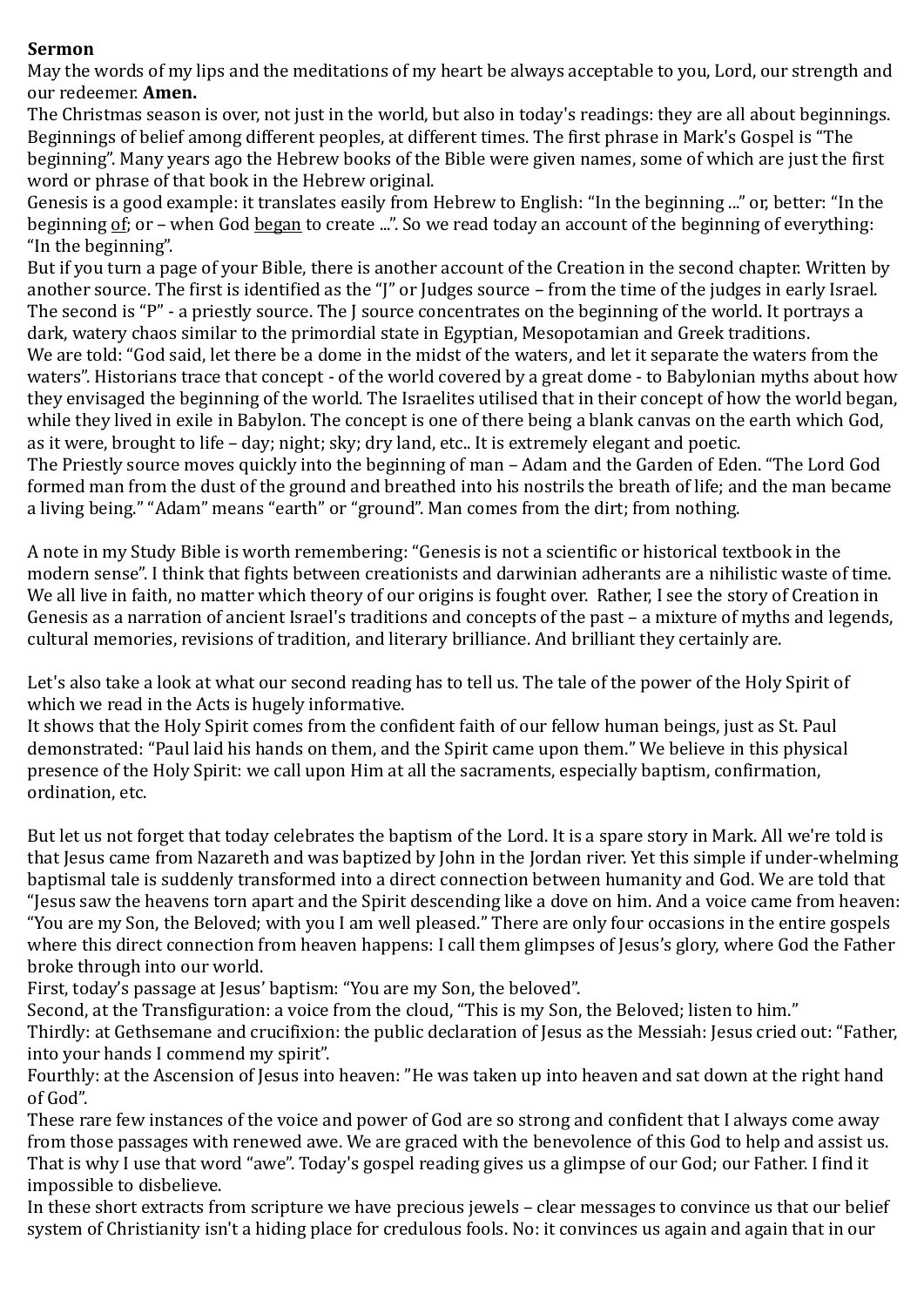scriptures there are pearls beyond price. Nuggets of pure gold. And all just waiting for us to stumble over them. Like today.

And now to God; Father, Son and Holy Spirit be ascribed, as is most justly due, all might, majesty, dominion, power and glory. Amen.

## **The Apostles' Creed**

I believe in God, the Father almighty, creator of heaven and earth. I believe in Jesus Christ, God's only Son, our Lord, who was conceived by the Holy Spirit, born of the Virgin Mary, suffered under Pontius Pilate, was crucified, died and was buried; he descended to the dead. On the third day he rose again; he ascended into heaven, he is seated at the right hand of the Father, and he will come again to judge the living and the dead. I believe in the Holy Spirit, the Holy Catholic Church, the communion of saints, the forgiveness of sins, the resurrection of the body, and the life everlasting. **Amen.** 

# **Intercessions, beginning with the Collect of the 1st Sunday after Epiphany**

Eternal Father,

who at the baptism of Jesus revealed him to be your Son,

anointing him with the Holy Spirit:

Grant to us, who are born of water and the Spirit

that we may be faithful to our calling as your adopted children;

through Jesus Christ our Lord. **Amen.**

Keep the church true in obedience to the example and command of her Lord to baptize for the forgiveness of sins and into the life of faith. Give grace to all Christian people to live according to the promises made at their baptism. Lord, in your mercy *… hear our prayer*

We pray that the whole world may know the healing power of God. Let the voice of his messengers be heard and his name be praised among all nations. *… hear our prayer*

We pray for those who at this time are preparing for baptism, remembering especially those known to us and those who live in this community. We pray that godparents will remember their responsibility for the spiritual life of those they have sponsored. *… hear our prayer*

Have mercy on all who suffer in body, mind or spirit. Our prayer is especially for all who have been affected by COVID-19, whether personally or through their families and friends; those for whom the virus has left them distressed; those for whom the brightness of life has been dimmed by fear. May the light of hope shine through their darkness and give them comfort. *… hear our prayer*

We pray for the departed who began their earthly lives by following Christ in baptism and have passed with him through death to life. May their joy be for ever in the worship of the Holy Trinity. *… hear our prayer* **Amen.**

## **The Lord's Prayer**

Our Father, who art in heaven, hallowed be thy name; thy kingdom come, thy will be done on earth as it is in heaven. Give us this day our daily bread. And forgive us our trespasses as we forgive those who trespass against us. And lead us not into temptation, but deliver us from evil. For thine is the kingdom, the power and the glory, for ever and ever, Amen.